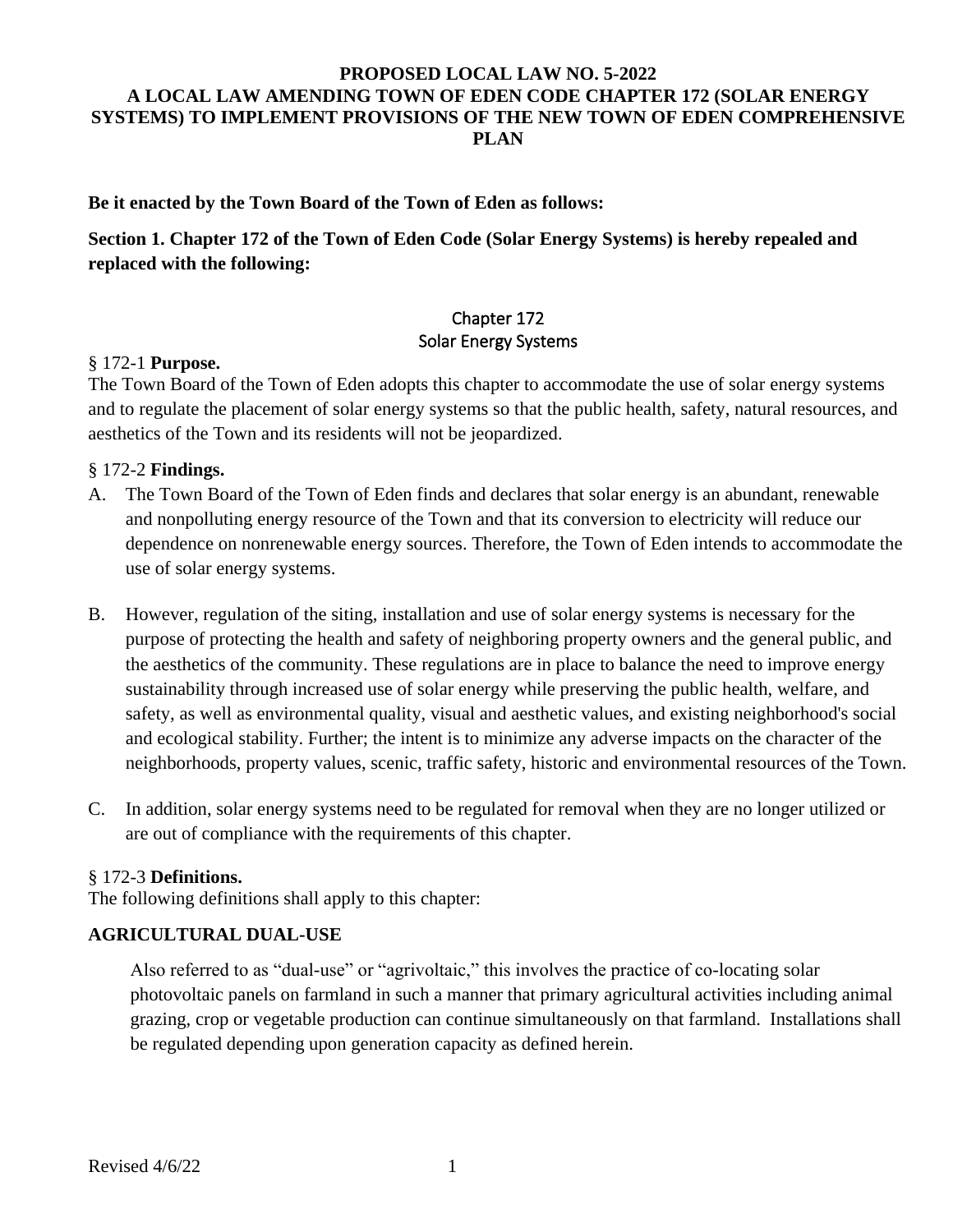### **APPLICANT**

The person or entity filing an application and seeking an approval under this chapter; the owner or operator of a solar energy system or a proposed solar energy system; or any person acting on behalf of an applicant, solar energy system or proposed solar energy system. Whenever the term "applicant" or "owner" or "operator" is used in this chapter, it shall include any person acting as an applicant, owner or operator.

#### **BUILDING-MOUNTED SOLAR ENERGY SYSTEMS**

A combination of Solar Panels and Solar Energy Equipment integrated into any building envelope system such as vertical facades, semitransparent skylight systems, roofing materials, or shading over windows, which produce electricity for onsite consumption.

## **COLLECTIVE SOLAR**

Solar installations owned collectively through subdivision homeowner associations or similar groups. Collective solar installations shall be regulated depending upon generation capacity as defined herein.

## **FARMLAND OF STATEWIDE IMPORTANCE**

Land, designated as "Farmland of Statewide Importance" in the U.S. Department of Agriculture Natural Resources Conservation Service (NRCS)'s Soil Survey Geographic (SSURGO) Database on Web Soil Survey, that is of statewide importance for the production of food, feed, fiber, forage, and oilseed crops as determined by the appropriate state agency or agencies. Farmland of Statewide Importance may include tracts of land that have been designated for agriculture by state law.

## **GROUND-MOUNTED SOLAR ENERGY SYSTEM**

A solar energy system that is affixed to the ground either directly or by support structures or other mounting devices. Said system is an accessory structure.

# **ROOFTOP-MOUNTED SOLAR ENERGY SYSTEM**

Any solar energy system that is affixed to the roof or top surface of a building or is wholly contained within the limits of the roof or top surface, including roofing materials such as shingles and tiles.

#### **NATIVE PERENNIAL VEGETATION**

Native wildflowers, forbs, and grasses that serve as habitat, forage, and migratory way stations for pollinators and shall not include any prohibited or regulated invasive species as determined by the New York State Department of Environmental Conservation.

#### **POLLINATOR**

Bees, birds, bats, and other insects or wildlife that pollinate flowering plants, and includes both wild and managed insects.

#### **PRIME FARMLAND**

Land, designated as "Prime Farmland" or "Prime if drained" in the U.S. Department of Agriculture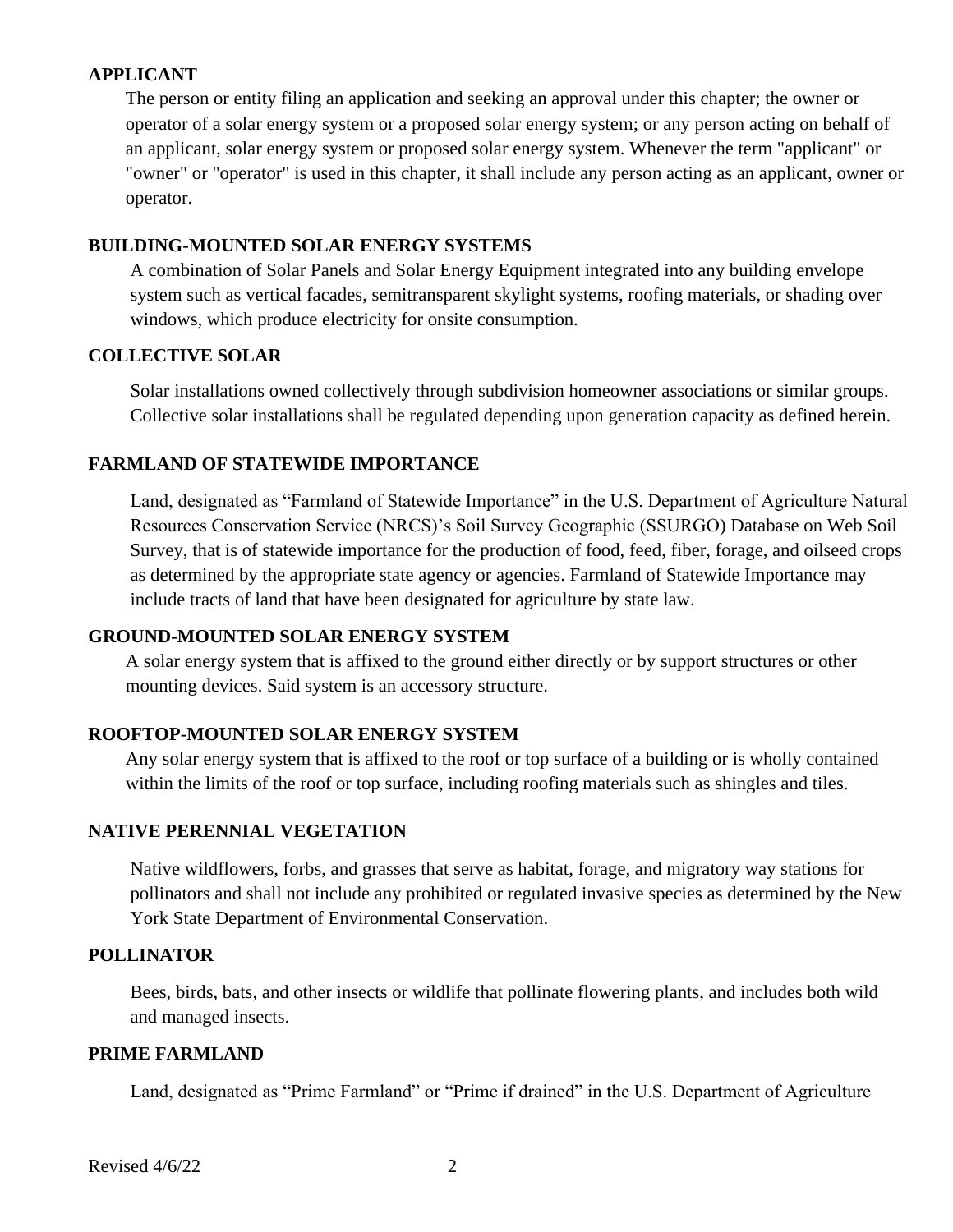Natural Resources Conservation Service (NRCS)'s Soil Survey Geographic (SSURGO) Database on Web Soil Survey, that has the best combination of physical and chemical characteristics for producing food, feed, forage, fiber, and oilseed crops and is also available for these land uses.

# **SOLAR ENERGY SYSTEM**

Solar-energy-producing structures, equipment or devices used for the production of heat, light, cooling, electricity or other forms of energy, and which may be attached to or separate from the principal structure on a lot. For the purposes of this chapter, a solar energy system does not include any solar energy system of four square feet in size or less.

## **SOLAR PANEL**

A photovoltaic device capable of collecting and converting solar energy into electricity.

## **UTILITY-SCALE SOLAR ENERGY SYSTEM**

Any solar energy system that is capable of producing greater than 25kw of electricity per hour.

### § 172-4 **Use districts where allowed.**

Subject to the provisions of this chapter, solar energy systems shall be allowed as follows:

- A. All solar energy systems capable of producing 25kw of electricity per hour or less are permitted in all zoning districts in the Town.
- B. Utility-scale solar energy systems are only permitted in an Agricultural Priority (AP), Rural Residential (RR), and Light Industrial (LI) District; provided, however, that no utility-scale solar energy system is permitted on any property in the MS4, floodplain or creekside overlay areas.
- C. Any inconsistent provisions of the Zoning Law which purport to or may be interpreted to allow solar energy systems in other districts are hereby superseded.

# § 172-5 **General regulations.**

The placement, construction, and major modification of all solar energy systems within the Town of Eden shall be permitted only as follows:

- A. All solar energy systems require a building permit.
- B. Utility-scale solar energy systems shall be permitted only by special use permit by the Town Board of Eden in use districts where allowed, in accordance with the criteria established in this chapter, after compliance with SEQRA, upon concurrent site plan approval issued by the Town of Eden Planning Board, and upon issuance of a building permit by the Town of Eden Building Department, and shall be subject to all provisions of this chapter.
- C. All solar energy systems existing on the effective date of this chapter shall be allowed to continue usage as they presently exist. Routine maintenance shall be permitted on such existing systems. New construction other than routine maintenance shall comply with the requirements of this chapter.
- D. No solar energy system shall hereafter be used, erected, moved, reconstructed, changed or altered except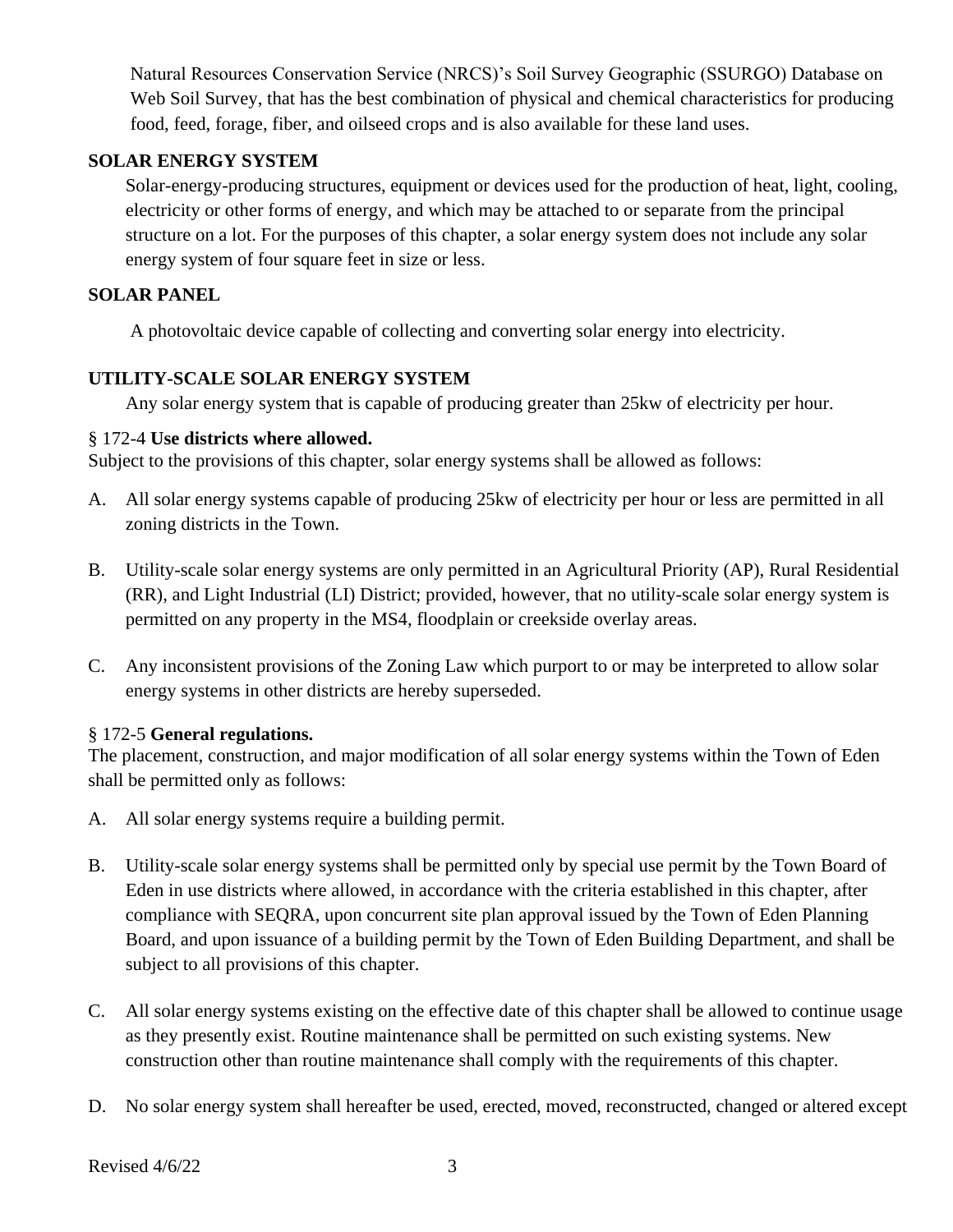in conformity with this chapter.

- E. Any applications (including variance applications) pending for solar energy systems on the effective date of this chapter shall be subject to the provisions of this chapter.
- F. This chapter shall take precedence over any inconsistent provisions of the Town of Eden Code.

# § 172-6 **General criteria.**

- A. All solar energy systems shall comply with all applicable federal, state, county and Town of Eden laws, regulations and building, plumbing, electrical and fire codes. In addition, all solar energy systems shall be labeled with a permanent four-inch-by-six-inch red sign with white lettering next to the electric meter stating, "Solar on Site." The Code Enforcement Officer shall notify the Fire Departments of all solar energy system permits.
- B. Building Integrated solar energy systems. These systems shall be shown on the plans submitted for the building permit application for the building containing the system.
- C. Rooftop-mounted solar energy systems shall not exceed a maximum height of two feet from the existing roof or top surface of a building. There shall be a minimum three (3) foot wide clear access pathway from the eave to the ridge on each roof slope (pitched), between the solar panels and roofline (flat), between solar panels and roof-mounted mechanical equipment, and along the roof ridge for smoke ventilation.
- D. Ground-mounted solar energy systems capable of producing 25kw of electricity per hour or less shall be subject to the following requirements:
- (1) They shall be located only in a side or rear yard, and if located in a side yard shall not be closer to the street than the primary building on the lot;
- (2) They shall only be permitted on lots three acres or larger;
- (3) They shall be placed no closer than two times the standard setback requirements for an accessory structure of the zoning district in which they are located;
- (4) The height of said solar energy system shall not exceed 12 feet when oriented at maximum tilt; and
- (5) The total surface area of said solar energy system on a lot shall not exceed that allowed for accessory structures or combinations of accessory structures where permitted.

(See § **172-8** for criteria for utility-scale ground-mounted systems.)

E. Solar storage batteries. When solar storage batteries are included as part of any solar energy system, they shall be placed in a secure container or enclosure meeting the requirements of the New York State building and fire codes.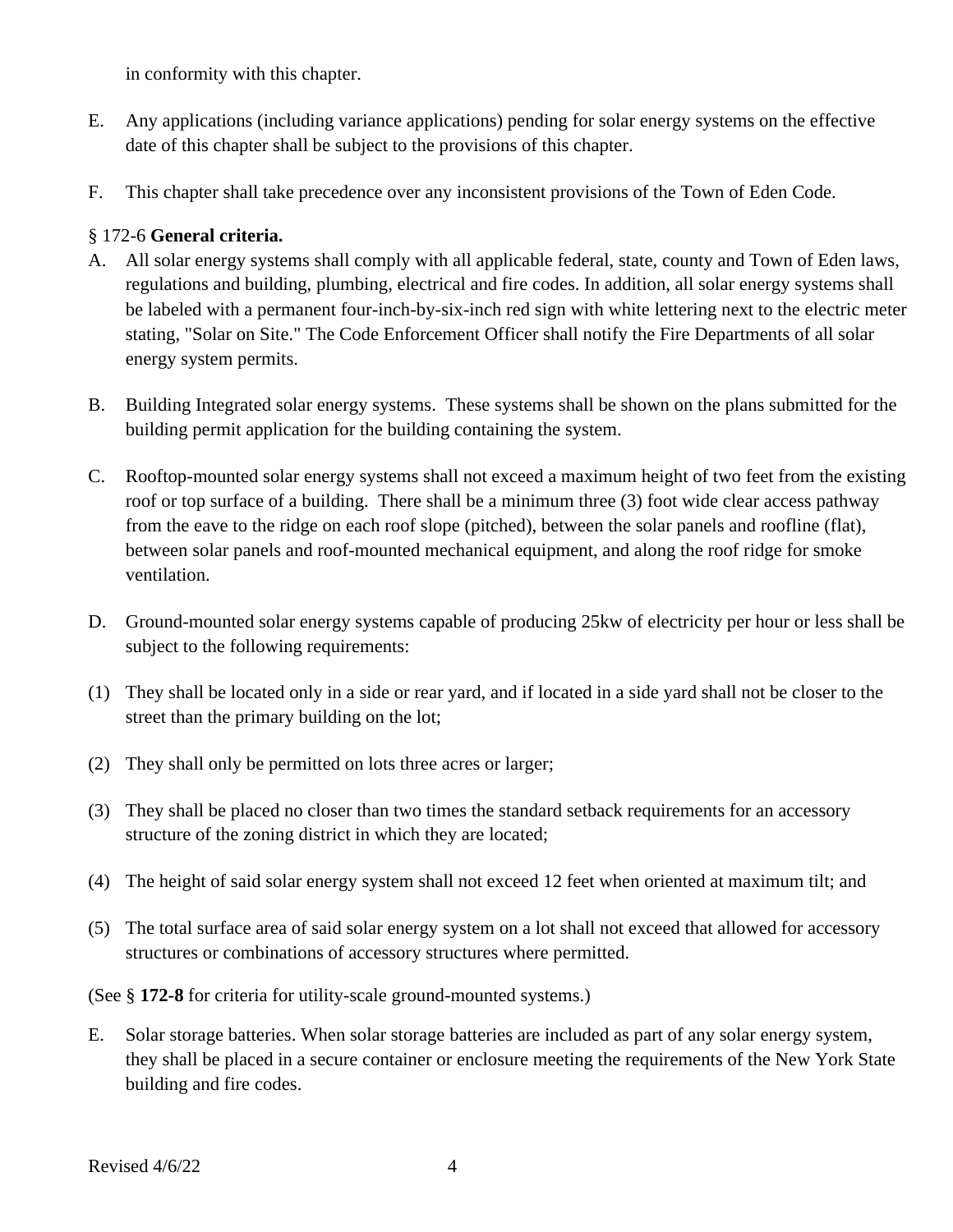- F. Approval for placement and use of any solar energy system under this chapter is not a guarantee of solar skyspace access. If a solar energy operator needs or desires solar skyspace access across the property of another it may negotiate for an easement or other written agreement containing such terms as the parties may mutually agree. The provisions of the Chapter do not require any property owner to relinquish solar skyspace access to benefit a solar energy system, however.
- G. All solar collectors and structures and devices used to support solar collectors shall be nonreflective and painted a subtle or earth-tone color.
- H. The design, construction, operation and maintenance of any solar energy system shall demonstrably prevent the misdirection and/or reflection of solar rays onto neighboring properties, public roads and public parks. If the solar energy system creates an adverse impact to the public or neighboring properties, the owner of the system will be required to take measures to mitigate the impact. Failure to take appropriate action will be considered a violation.
- I. The development and operation of any solar energy system shall not have a significant adverse impact on fish, wildlife or plant species or their critical habitats, or other significant habitats identified by the Town or federal or state regulatory agencies.
- J. Artificial lighting of any solar energy system shall be limited to lighting required for safety and operational purposes and shall be shielded from all neighboring properties and public roads and public parks.
- K. If the use of any approved solar energy system is discontinued, the owner or operator shall notify the Code Enforcement Officer within 30 days of such discontinuance. If a solar energy system is to be retained and reused, the owner or operator shall further inform the Code Enforcement Officer of this in writing at such time and obtain any necessary approvals within one year, otherwise it shall be automatically deemed abandoned.
- L. All solar energy systems shall be installed using an engineered mounting structure.

# § 172-7 **Utility-scale solar energy systems/applications.**

A special use permit is required to place, construct or make a major modification to a utility-scale solar energy system within the Town. The applicant shall submit 12 sets of the following information to the Code Enforcement Officer, who shall first present it to a professional engineer or consultant for an initial review and then present it to the Planning Board for its review and recommendation to the Town Board. The Planning Board may make such additional referrals as it deems appropriate. No such application shall be deemed filed until any required application fee has been paid. The following information shall be contained in the application:

- A. A completed State Environmental Quality Review Act (SEQRA) environmental assessment form (EAF), with the Town of Eden Planning Board designated as lead agency for the SEQRA process.
- B. Necessary permit information.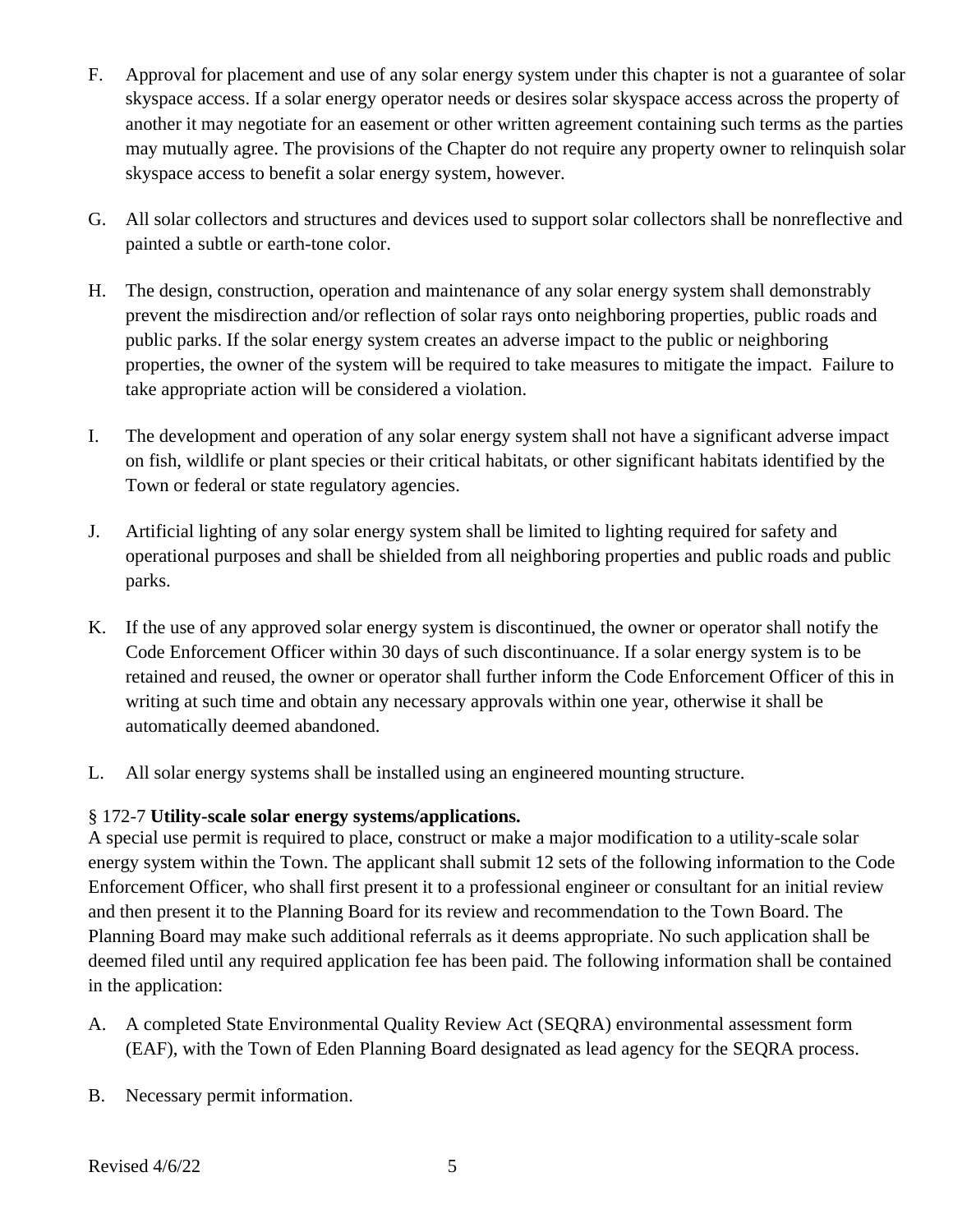- (1) Name, address, and telephone number of the property owner. If the property owner is not the applicant, the application shall include the name, address, and telephone number of the applicant and written permission signed by the property owner authorizing the applicant to represent the property owner; and
- (2) Documentation of access to the project site(s), including location of all access roads, gates, parking areas, etc; and
- (3) Utility interconnection data and a copy of written notification to the utility of the proposed interconnection, including the CESIR (Coordinated Electric System Interconnection Review) report application submitted to the local utility; and
- (4) One- or three-line electrical diagram detailing the solar energy system installation, associated components, and electrical interconnection methods, with all disconnects, and over-current devices.
- C. A site plan in accordance with the Town of Eden's site plan requirements, and in sufficient detail as follows:
- (1) Plans and drawings of the solar energy system installation signed by a professional engineer registered in New York State showing the proposal layout of the entire solar energy system, with a description of all components, whether on site or off site, existing vegetation and proposed clearing and grading of all sites involved, and utility lines, both above and below ground, on the site and adjacent to the site; and
- (2) Property lot lines and the location and dimensions of all existing structures and uses on site within 500 feet of the solar panels; and
- (3) Proposed fencing and/or screening for said project; and
- (4) Clearing, grading, stormwater (including a stormwater management and/or pollution prevention plan) and erosion control.
- (5) Before the Town of Eden shall issue a clearing, grading, stormwater or building permit for a utility-scale solar energy system, the applicant shall submit a stormwater and erosion control plan to the Town's professional engineer or consultant for its review and approval, and the plan shall minimize the potential adverse impacts on wetlands and Class I and II streams and the banks and vegetation along those streams and wetlands, and shall minimize erosion or sedimentation.
- (6) Any such additional information as may be required by the Town's professional engineer or consultant. Town Board, Planning Board, Town Attorney or Code Enforcement Officer.

# § 172-8 **Special use permit criteria for utility-scale solar energy systems.**

Special use permits issued for utility-scale solar energy systems shall meet the following criteria:

A. Any utility-scale solar energy system shall be placed a minimum of 200 feet from all adjacent property lot lines. Such setbacks from property lines will not apply if the application is accompanied by a legally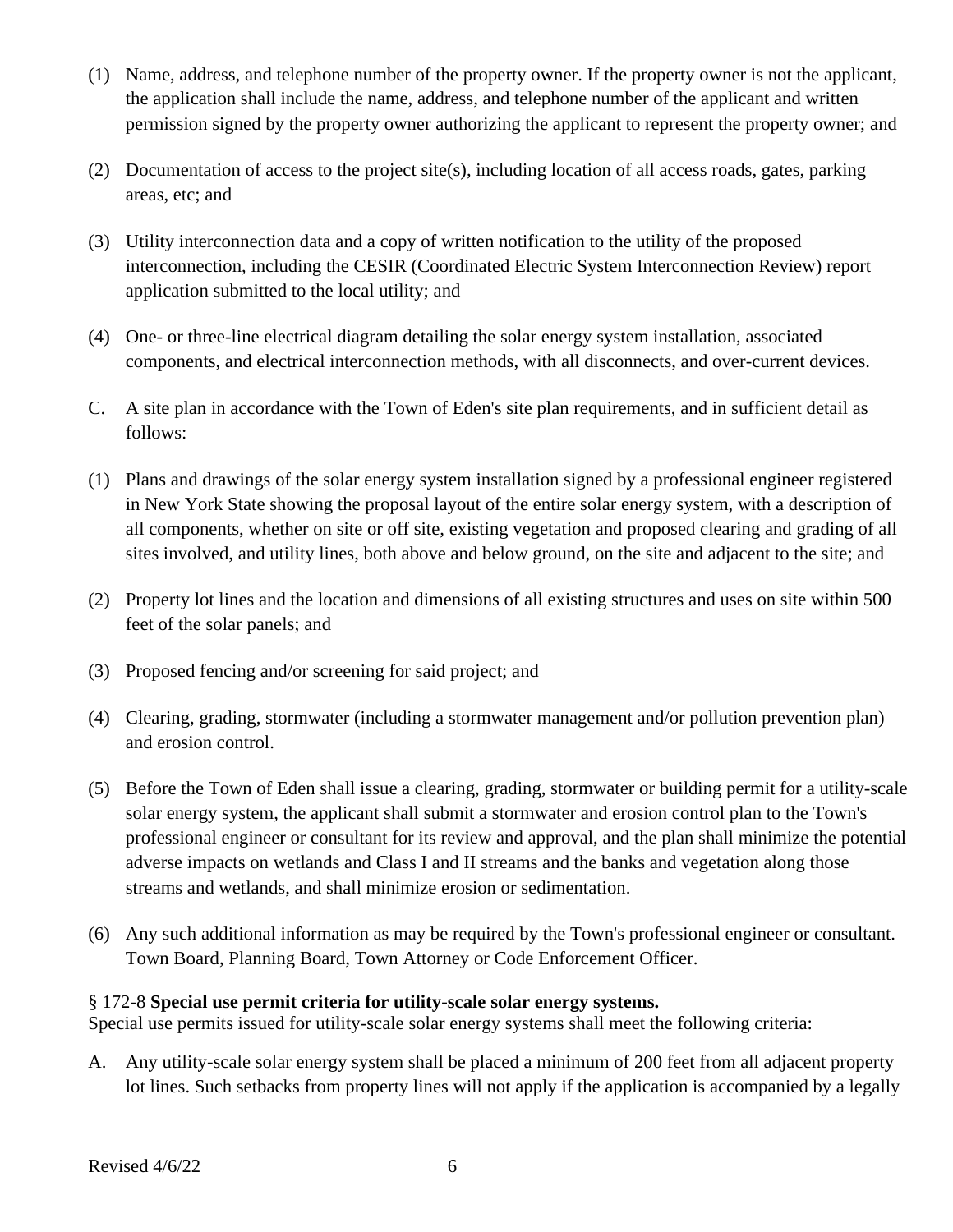enforceable written agreement that runs with the property for a period of 25 years or the life of the special use permit, whichever is longer, stating that the adjacent landowner(s) agrees to the elimination or reduction of the required setbacks. The setback requirements in this section can only be varied by written agreement(s) with adjoining landowner(s), and not by a variance from the Zoning Board of Appeals (ZBA). Otherwise, the ZBA is hereby authorized to review and approve use and area variances from the requirements contained in this Chapter or in Chapter 225, Zoning. Any agreement to reduce property line setbacks shall not constitute the reduction or elimination of required setbacks from structures; setbacks from structures, for safety reasons, shall not be reduced or eliminated.

- B. The maximum height of a utility-scale solar energy system shall not exceed 20 feet when oriented at maximum tilt.
- C. All transmission lines and wiring associated with a utility-scale solar energy system shall be buried to the power grid connection (including along any roads or highways) and include necessary encasements in accordance with the National Electric Code and Town requirements. The applicant is required to show the locations of all proposed underground electric utility lines, including substations and junction boxes and other electrical components for the project on the site plan. All transmission lines and electrical wiring shall be in compliance with the utility company's requirements for interconnection.
- D. Any signage used to advertise the solar energy facility shall be in accordance with the Town's signage regulations.
- E. At the Town Board's discretion, a screening & landscaping plan may be required that includes a berm, landscape screen or other opaque enclosure, or any combination thereof acceptable to the Town capable of screening the site; at a minimum this may be required along any property line that abuts an existing residence or public park. The plan shall specify the locations, elevations, height, plant species, and/or materials that will comprise the structures, landscaping, and/or grading used to screen and/or mitigate any adverse aesthetic effects of the system, following any applicable rules and standards established by the Town for such elements. Existing vegetation may be used to satisfy all or a portion of the required landscaped screening. Native perennial vegetation shall be used wherever practicable.
- F. After completion of a utility-scale solar energy system, the applicant shall provide written postconstruction certification from a professional engineer registered in New York State that the project complies with applicable codes and industry practices and has been constructed and is operating according to the plans approved by the Town of Eden Planning Board and/or Town Board.
- G. A bond or other appropriate form of security shall be required to cover 150% times the cost of the removal and site restoration as determined by the Town's professional engineer or consultant, as noted in §172-9.D(2), and proof of such bond or security shall be filed prior to construction and on an annual basis with the Town Clerk.
- H. The applicant is required to obtain all necessary regulatory approvals and permits from all federal, state, county and local regulatory agencies having jurisdiction over utility-scale solar energy systems.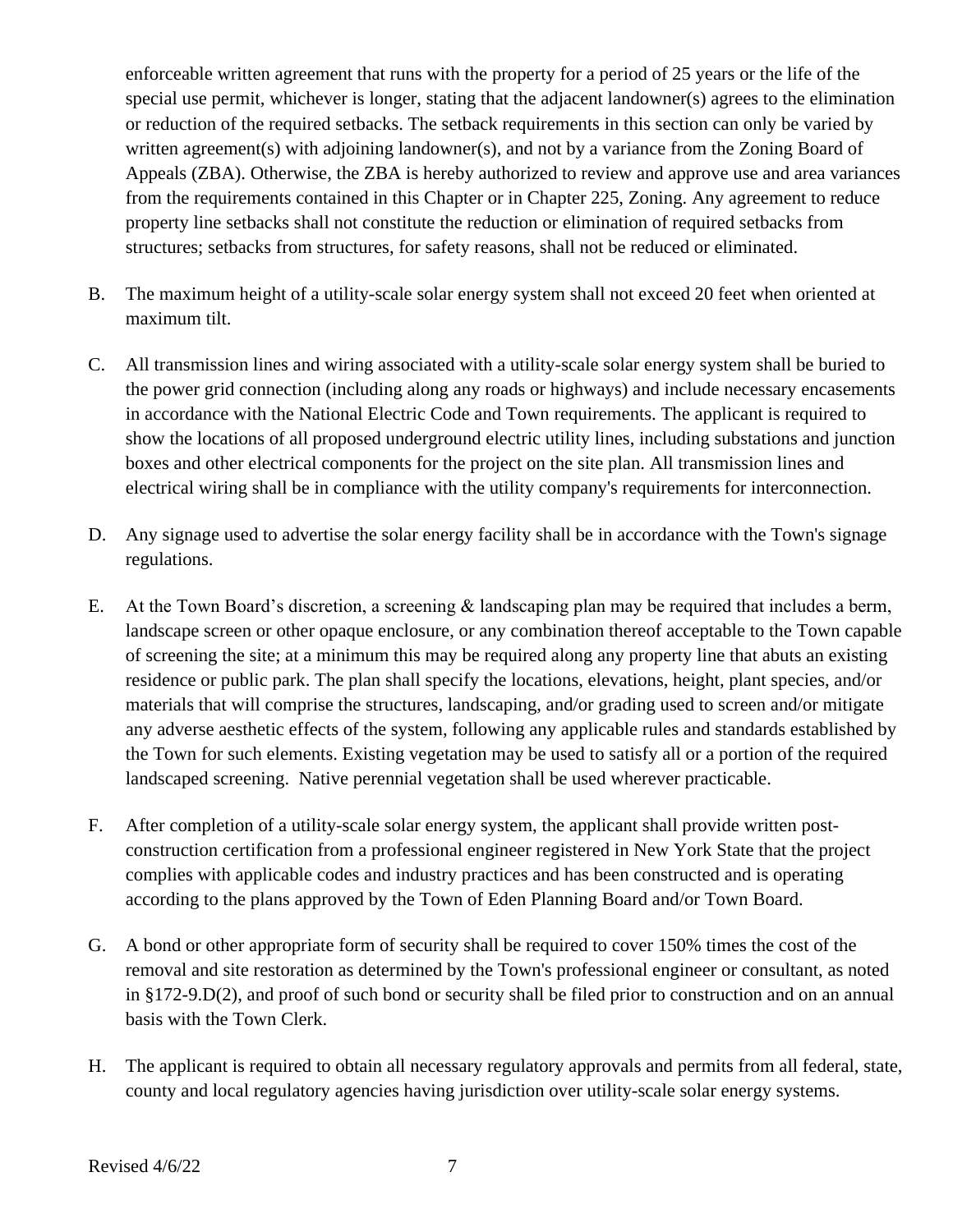- I. The special use permit may be granted or denied, or granted with stated written conditions. Denial of a special use permit shall be by written decision based upon substantial evidence considered by the Board. Upon issuance of a special use permit, the applicant shall seek a building permit for the utility-scale solar energy system.
- J. Host Community Agreement. To ensure that solar energy projects adequately benefit the overall community and that solar energy resources are used to support and mitigate the costs and impacts the solar development will have on the community, applicants for utility-scale solar energy systems shall enter into a Host Community Agreement (HCA) with the Town. The applicant or its successors shall be required to pay the Town a mutually agreed upon Host Community Fee annually to compensate the Town for any expenses (e.g., monitoring, inspections) and environmental impacts associated with the project as may be necessary to protect the Town's and its citizens' interest. The Host Community Fee shall be in addition to any payment in lieu of taxes (PILOT) which may be authorized to be collected by the Town.
- K. Environmental Review. In addition, the Town Board shall be designated as the lead agency for the SEQRA process. A visual site assessment on public roadways and adjacent properties may also be requested subject to the discretion of the Town Board. At a minimum, a line-of-sight profile analysis shall be provided as part of the site plan review. Depending upon the scope and potential significance of the visual impacts, additional impact analyses, including for example a digital viewshed report, may be required to submitted by the applicant.
- L. Agricultural Assessment:
	- (1) This assessment shall include the viability and suitability of the site for agricultural production (as defined by NYS Agriculture and Markets) and/or livestock grazing, with the identification and mapping of prime farm soils, farmland of statewide importance, and the extent of any agricultural activity taking place on such lands. Utility-scale solar energy systems shall not be installed on more than 25% of prime farm soils or farmland of statewide importance. Any prime farm soils disturbed shall remain on site and may be stockpiled for future reclamation.
	- (2) The anticipated use of any remaining lands and/or the secondary use of land within the solar energy system land area for agricultural uses, i.e., agricultural dual-use, including but not limited to, grazing, wildflowers, pollinator habitat, etc., shall be identified and mapped. A detailed plan specifying such uses, shall be included specifying seeding mix (native perennial vegetation), potential sources of local grazing, or other information as specified by the Town Board.
- M. Vehicular Paths. Vehicular paths within the site shall be designed to minimize the extent of impervious materials and soil compaction.
- N. Operations and Maintenance (O&M) Plan.
	- (1) Plan to include a responsible entity for O&M activity, including frequency of maintenance, frequency and scope of any replacement of equipment, replacement of any fencing or screening vegetation, a safety plan that includes any special instructions to local fire agencies, and any other such information as required by the Town Board. Yearly reporting on the operations of the facility shall be provided to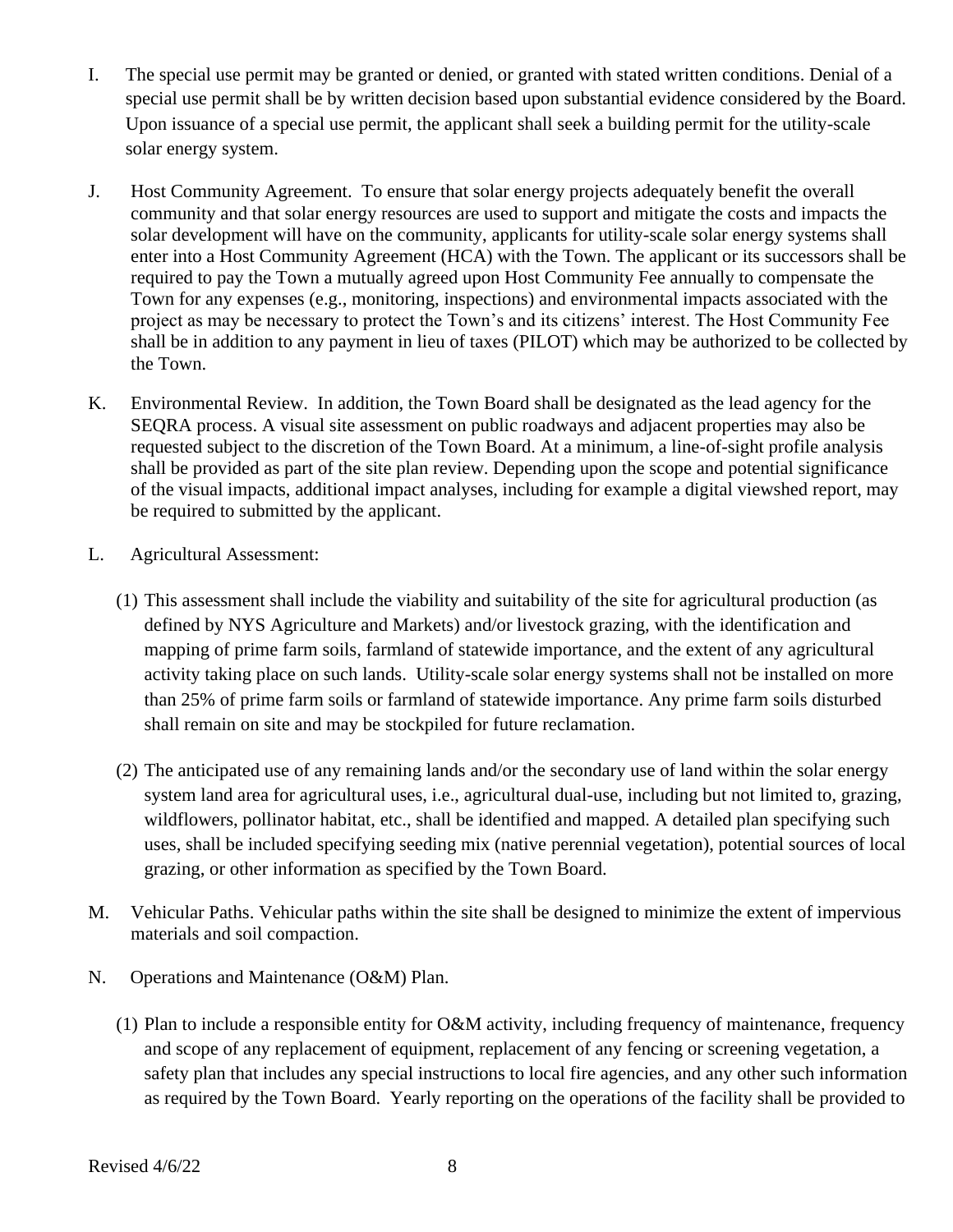the Town Board. Where agricultural dual-use projects are proposed, an O&M plan shall also include an agricultural monitor, approved by the Town, to ensure that approved agricultural uses within the project area are active and maintained.

- (2) Solar energy systems shall be maintained in good working order and in accordance with industry standards. Site access shall be maintained, including snow removal at a level acceptable to the local fire department and, if the utility-scale solar energy system is located in an ambulance district, the local ambulance corps.
- (3) Utility-scale solar energy system owners shall develop, implement, and maintain native perennial vegetation to the extent practicable pursuant to a vegetation and soil management plan by providing native perennial vegetation and foraging habitat beneficial to game birds, songbirds, and pollinators. To the extent practicable, when establishing perennial vegetation and beneficial foraging habitat, the owners shall use native perennial vegetation. Such plan shall be developed in coordination with the Erie County Soil and Water Conservation District.

# § 172-9 **Completion; inspections; continued operation; removal; determination of abandonment; fees; alterations; transferability.**

- A. Time limit for completion of utility-scale solar energy systems. After the granting of a special use permit of a utility-scale solar energy system with site plan approval, a building permit shall be obtained within six months. The project shall be completed within 12 months thereafter. If not then constructed, the special use permit shall automatically expire.
- B. Inspections. Upon reasonable notice, the Code Enforcement Officer or his or her designee may inspect any solar energy system for the purpose of compliance with this chapter. Twenty-four hours' advance notice by telephone to the owner/operator or designated contact person shall be deemed reasonable notice. Furthermore, a utility-scale solar energy system shall be inspected annually by a New York State-licensed professional engineer that has been approved by the Town or at any other time, upon a determination by the Code Enforcement Officer that damage may have occurred, or that the solar energy system is not in compliance with the requirements of this chapter. A copy of the inspection report shall be submitted to the Code Enforcement Officer. Fees or expenses associated with inspections shall be borne entirely by the permit holder.
- C. Continued operation. All solar energy systems shall be maintained in operational condition at all times, subject to reasonable maintenance and repair outages. Operational condition includes meeting all approval requirements and conditions. Further, the Code Enforcement Officer shall have the right to require annual documentation of the on-site usage and total electricity output of any solar energy system.
- D. Removal. All solar energy systems shall be dismantled and removed immediately, at the cost of the owner, when the special use permit or approval has been revoked by the Town of Eden Town Board, or the solar energy system has been deemed by the Code Enforcement Officer to be inoperative or abandoned for a period of more than 180 days consecutively. If the owner does not dismantle and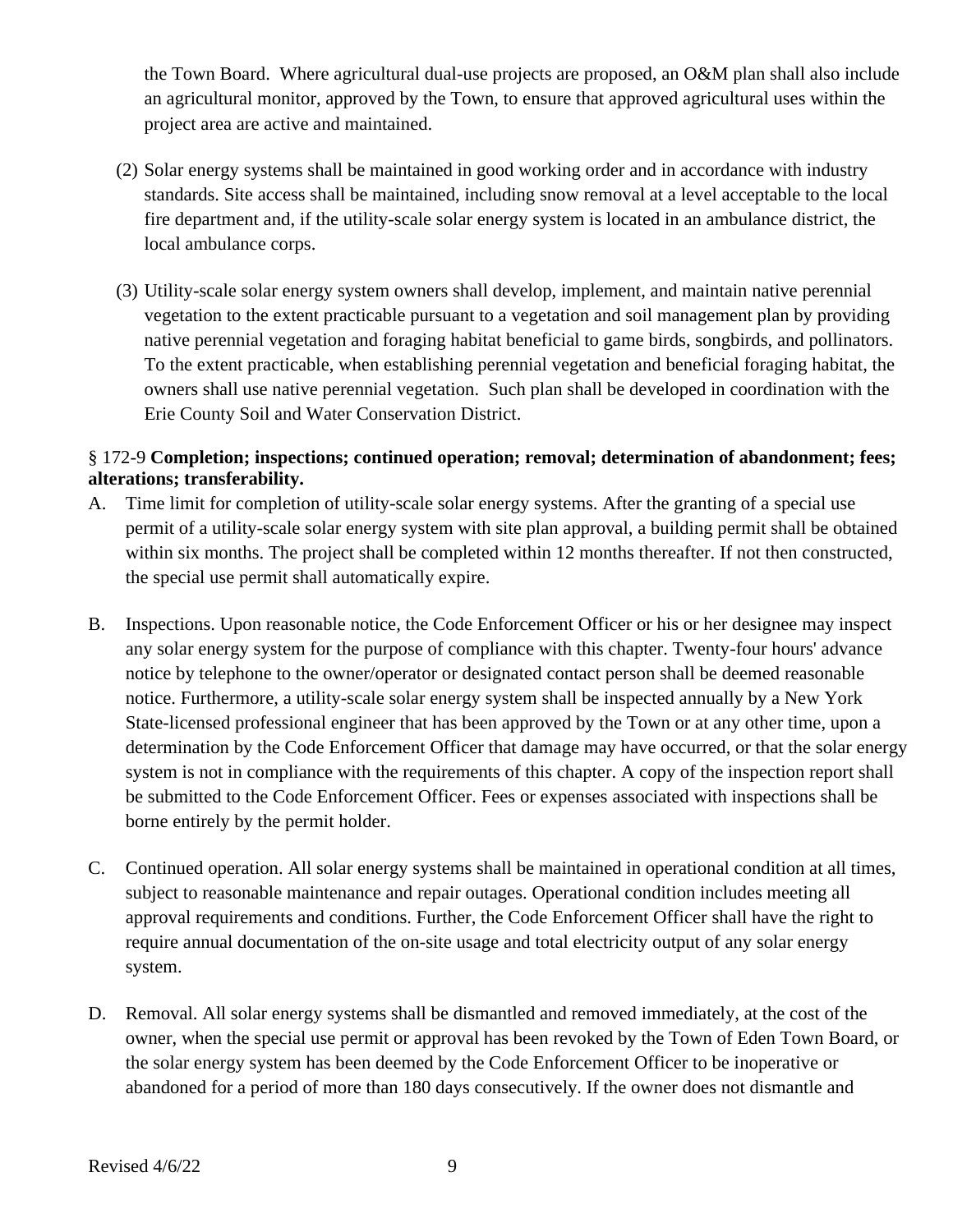remove the solar energy system as required, the Town may do so and shall apply the required bond to the cost, followed by a tax lien on said parcel for expenses not covered by the bond.

- (1) Decommissioning Plan. A decommissioning plan signed by the Owner/Operator of the Solar Energy System and prepared by an engineer licensed in the State of New York, shall be submitted, addressing the following:
	- a. The anticipated viable life of the solar energy system in accordance with industry standards.
	- b. The plan for the removal of all infrastructure and restoration conducted to return the parcel to its original state prior to construction. Developer shall include photo documentation of the site prior to construction to document restoration goals as part of the decommissioning plan.
	- c. The time required to decommission and remove the Solar Energy System and any ancillary structures, including repair of any damage caused to the property by the installation or removal of the Solar Energy System.
	- d. An expected timeline for execution and a cost estimate for decommissioning prepared by a professional engineer or qualified contractor. Cost estimates shall take inflation into consideration and be revised every three (3) years during the operation of the system and include any salvage value, though this value shall not be included in the financial surety for decommissioning. Removal of the large-scale solar energy system must be completed in accordance with the approved decommissioning plan and the standards provided as follows:
		- i. All structures and foundations associated with the large-scale solar energy systems shall be removed, including all above and below ground improvements and equipment, structures, and foundations including, but not limited to solar electric systems, buildings, cabling, electrical components, security barriers, roads, foundations, pilings, and other associated facilities, so that any agricultural ground upon which the facility or system was located is again tillable and suitable for agricultural use;
		- ii. All disturbed ground surfaces shall be restored to original conditions, including topsoil and seeding as necessary; and
		- iii. All electrical systems shall be properly disconnected, and all buried cables and wiring shall be removed.
- (2) Decommissioning Security.
	- a. Amount: The deposit, executions, or filing with the Town Clerk of cash, bond, or other form of security reasonably acceptable to the Town attorney and/or engineer, shall be in an amount sufficient to ensure the good faith performance of the terms and conditions of the permit issued pursuant hereto and to provide for the removal and restorations of the site after removal. The amount of the bond or security shall be 150% of the cost of removal of the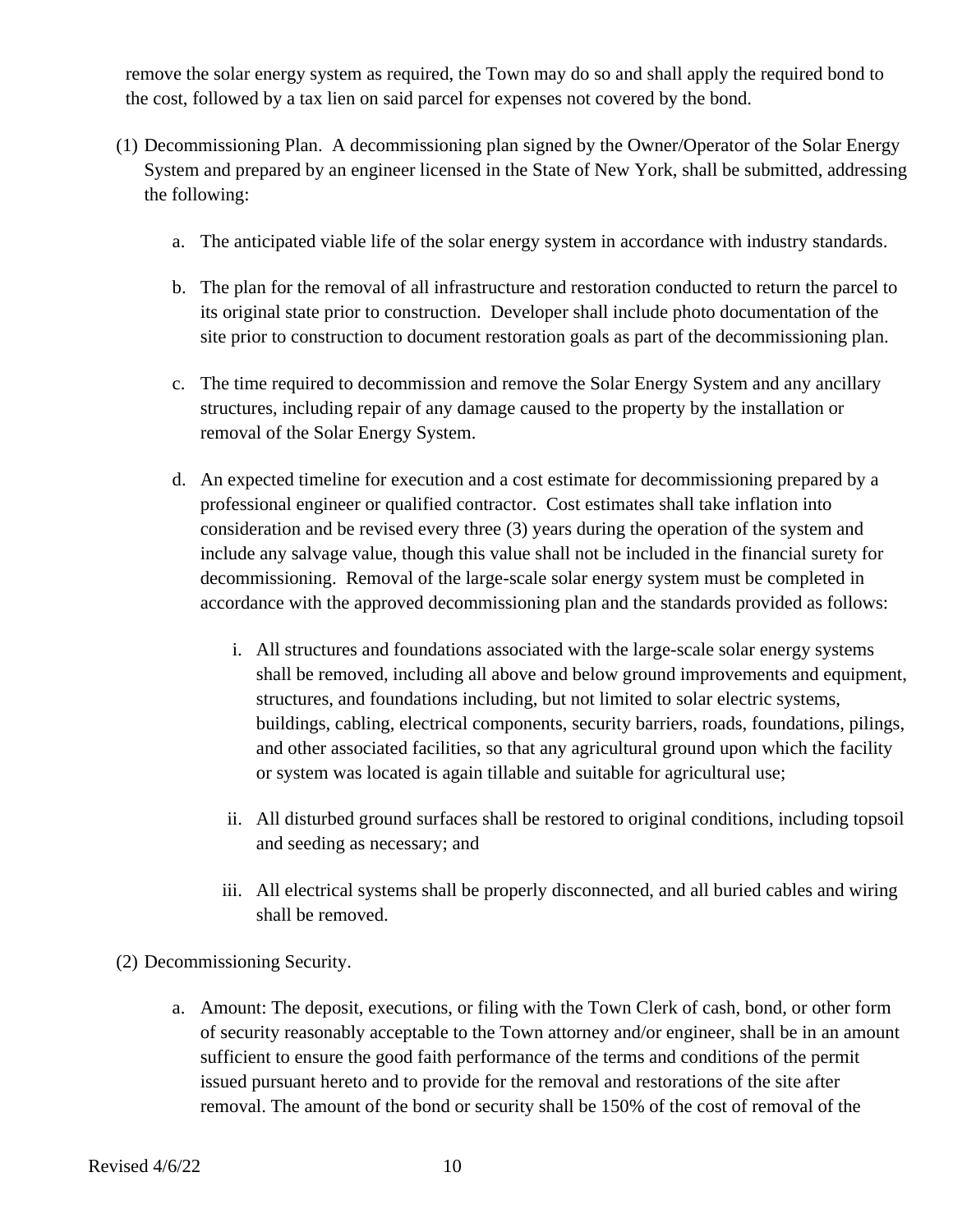utility-scale solar energy systems and restoration of the property with an escalator of 2% annually for the viable life of the Solar Energy System. Security shall cover the full decommissioning costs without recoverable costs from salvage value; applicant to include anticipated salvage value, but this shall not be factored into the decommissioning costs. All expenses or costs of establishing or maintaining financial assurance shall be borne solely by the applicant, or its successors or assigns. Any remaining security available after full removal and restoration of the site, to the satisfaction of the Town, will be returned to the applicant or any subsequent owner.

b. Default: In the event of default upon performance of such conditions, after proper notice and expiration of any cure periods, the cash deposit, bond, or security shall be forfeited to the Town, which shall be entitled to maintain an action thereon. The cash deposit, bond, or security shall remain in full force and effect until restoration of the property as set forth in the decommissioning plan is completed. In the event of default or abandonment of the Solar Energy System, the system shall be decommissioned as set forth herein.

E. Determination of abandonment or inoperability. A determination of the abandonment or inoperability of a solar energy system shall be made by the Code Enforcement Officer, who shall provide the owner with written notice of such determination by personal service or certified mail. The owner may appeal the Code Enforcement Officer's determination of abandonment or inoperability by written request to the Town Board filed within 30 days of the owner's receipt of the written notice from the Code Enforcement Officer. The Town Board shall hold a public hearing on the owner's appeal on not less than 10 days' written notice to said owner. Any person aggrieved by the decision of the Town Board, following such hearing may apply to the Supreme Court for review under Article 78 of the Civil Practice Law and Rules. Such proceeding shall be instituted within 30 days after the filing of the Town Board's decision in the office of the Town Clerk.

- F. Fees. Solar energy systems shall pay all applicable fees set forth in the Town's Schedule of Fees, including an application fee, special use permit fee, building permit fee and annual inspection fee.
- G. Alterations. Any changes or alterations post-construction to a utility-scale solar energy system shall be done only after amendment of the special use permit and/or site plan (if required) and/or the building permit, and subject to all requirements of this chapter.
- H. Transferability. Special use permits for utility-scale solar energy systems shall be assignable or transferable so long as they are in full compliance with this chapter, and the Code Enforcement Officer is notified in writing at least 15 days prior thereto. If the owner/operator of the utility-scale solar energy system changes or the owner of the property changes, the new owner/operator shall notify the Code enforcement officer of such change in ownership or operator within 30 days of the ownership change. The successor owner or operator shall assume in writing all of the obligations within the decommission plan. Proof of acknowledgement of the decommission plan and proof of bond may be requested by the Town at time of ownership change.